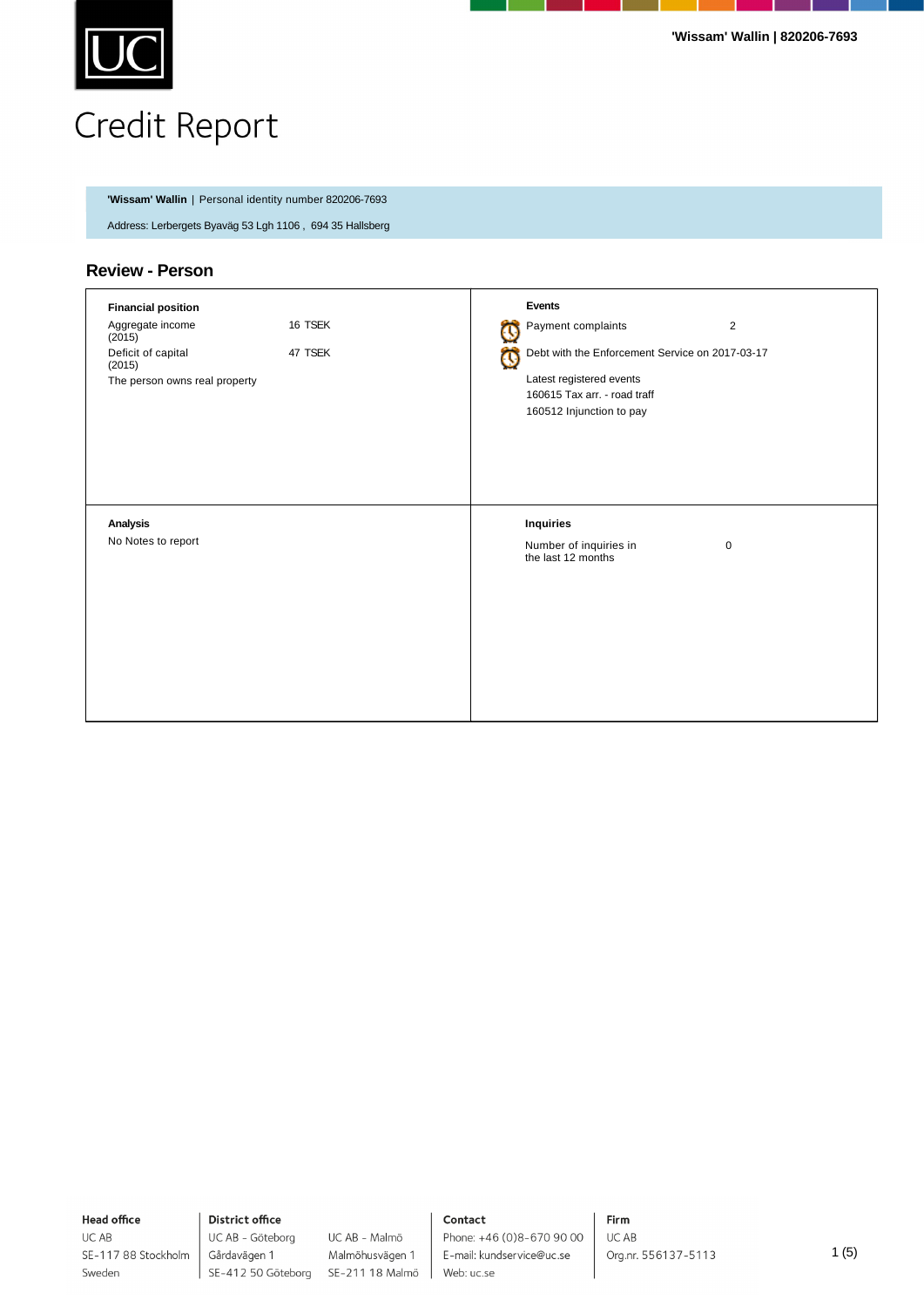# Credit Report

| <b>Consumer report</b>               |   | <b>Contents</b>                         |
|--------------------------------------|---|-----------------------------------------|
| <b>Subject</b>                       |   | Summary                                 |
| National reg. no 820206-7693         |   | Most recent events                      |
| Wallin, Wissam                       | 3 | General information                     |
| Ordered by<br>UC AB/Beslutslösningar | 4 | Income information                      |
| Cecilia Eriksson/Web                 | 5 | Properties                              |
| 117 88 Stockholm                     | 6 | Payment complaints and other complaints |
| Date of order                        |   | Most recent inquiries at UC             |
| 2017-03-23                           |   | UC:s responsibility                     |
|                                      |   | Enclosure to Consumer report            |

# **1. Summary**

| Wallin, Wissam                | National reg. no | 820206-7693 |
|-------------------------------|------------------|-------------|
| Lerbergets Byaväg 53 Lgh 1106 |                  |             |
| 694 35 Hallsberg              |                  |             |

| <b>Complaints</b>          |         | Income info for income year 2015   |         |  |
|----------------------------|---------|------------------------------------|---------|--|
| <b>Claims</b>              | Not reg | Income from employment             | 63 TSEK |  |
| <b>Number of inquiries</b> | Not reg | Assessed earned income             | 63 TSEK |  |
|                            |         | <b>Capital deficit</b>             | 47 TSEK |  |
|                            |         | Aggregate income after deductions, | 16 TSEK |  |
|                            |         | before tax                         |         |  |
|                            |         |                                    |         |  |

#### **Debt with the Swedish Enforcement Authority**

19,3.

#### **Other information**

Owns 50 % of 1 property, ass. at 1.075 TSEK

#### **2. Most recent events**

| Tax arr. - road traff | 2016-06-15 |
|-----------------------|------------|
| Injunction to pay     | 2016-05-12 |

#### **3. General information**

| <b>Marital status</b>        |                          |                                       | Married since 2006-04 with Karin Wallin (820327-4546) |             |
|------------------------------|--------------------------|---------------------------------------|-------------------------------------------------------|-------------|
| <b>Marriage settlement</b>   |                          | No information recorded by UC         |                                                       |             |
| Registered                   |                          |                                       | Örebro county, Hallsberg municipality                 |             |
| Registered before 2016-11-01 |                          | Örebro county, Hallsberg municipality |                                                       |             |
| <b>Historical address</b>    |                          |                                       |                                                       |             |
| Date,                        | <b>Address</b>           |                                       | Zip code                                              | Post office |
| 2015-10                      | Blekingevägen 9 Lgh 1610 |                                       | 254 53                                                | Helsingborg |
| 2015-03                      | Ängsvägen 2 D Lgh 1208   |                                       | 124 58                                                | Bandhagen   |

**Head office** UC AB SE-117 88 Stockholm Sweden

**District office** UC AB - Göteborg Gårdavägen 1

UC AB - Malmö Malmöhusvägen 1 SE-412 50 Göteborg SE-211 18 Malmö

Contact Phone: +46 (0)8-670 90 00 E-mail: kundservice@uc.se

Web: uc.se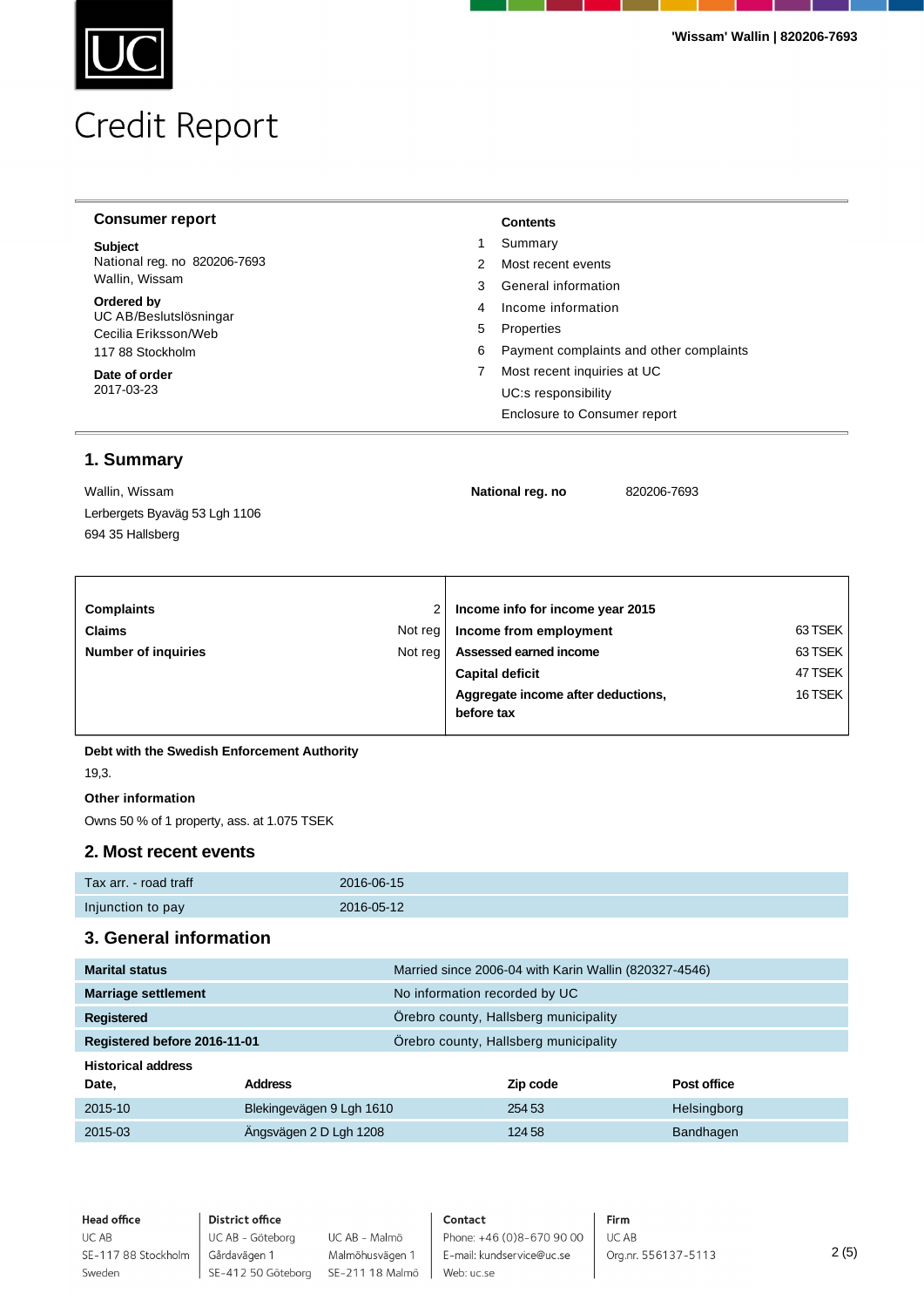

# Credit Report

## **4. Income information**

|                                               | In TSEK for year of income |      |
|-----------------------------------------------|----------------------------|------|
|                                               | 2015                       | 2014 |
| Income from employment                        | 63                         | 289  |
| Assessed earned income                        | 63                         | 289  |
| <b>Capital deficit</b>                        | 47                         | 48   |
| Aggregate income after deductions, before tax | 16                         | 241  |
| <b>Final tax</b>                              | 5                          | 58   |

#### **5. Properties**

| <b>Designation</b>      | Folkasbo 9:7                                                   |                              |            |
|-------------------------|----------------------------------------------------------------|------------------------------|------------|
| <b>Property type</b>    | 220, Small dwelling house, year-round housing for 1-2 families |                              |            |
| <b>State</b>            | Örebro                                                         | <b>Owns</b>                  | 50%        |
| <b>Municipality</b>     | Karlskoga                                                      | Assessed value in 2016       | 1.075 TSEK |
| Area                    | 5.626 sq m                                                     | * of which value of building | 795        |
|                         |                                                                | * of which value of land     | 280        |
| <b>Acquisition date</b> | 2012-07-24                                                     | <b>Enrollment date</b>       | 2012-09-18 |
| Jointly assessed        | <b>No</b>                                                      |                              |            |

For complete list of properties, see enclosure

#### **6. Payment complaints and other complaints**

#### 2 complaints totalling 17,1 TSEK have been registered.

| No claims have been registered.                           |            |            |                      |
|-----------------------------------------------------------|------------|------------|----------------------|
| Complaints                                                | Date       | Amount SEK | Creditor             |
| Tax arrears - road traff                                  | 2016-06-15 | 410        |                      |
| Injunction to pay                                         | 2016-05-12 | 16.724     | Måberga Anläggningar |
| Debt with the Swedish Enforcement Authority on 2017-03-17 |            |            |                      |
| Public claims                                             | 931 SEK    | 1 pcs      |                      |
| Private claims                                            | 18.379 SEK | 1 pcs      |                      |
| Total                                                     | 19.310 SEK | 2 pcs      |                      |

The person has had a debt registered with the Swedish Enforcement Authority för 6 of the last 24 months. The highest debt was SEK 19.863.

Balance of debt refers to unsettled debt with the Swedish Enforcement Authority on the date in question. Note that the balance of debt sometimes includes claims which are also reported as payment complaints.

For detailed specification, see enclosure.

#### **7. Most recent inquiries at UC**

No inquiries have been registered.

#### **UC:s responsibility**

UC's reports have been gathered from sources deemed reliable. UC can neither guarantee the reliability of the sources nor the completeness or accuracy of the reports. UC is not liable for any direct or indirect loss or damage caused by the use of the reports.

**Head office** UC AB

Sweden

#### **District office**

UC AB - Göteborg SE-117 88 Stockholm Gårdavägen 1

UC AB - Malmö Malmöhusvägen 1 SE-412 50 Göteborg SE-211 18 Malmö

#### Contact

Phone: +46 (0)8-670 90 00 E-mail: kundservice@uc.se Web: uc.se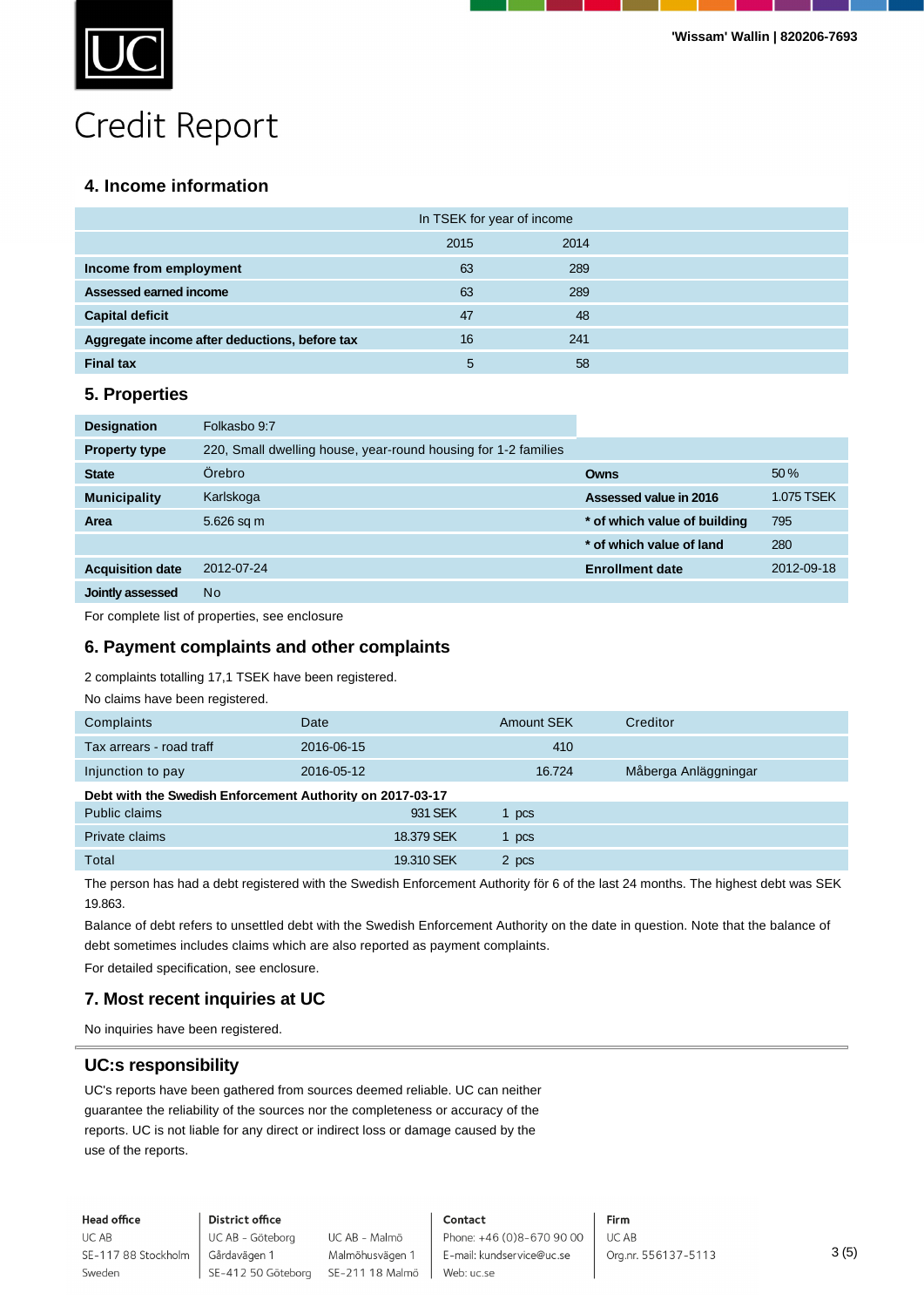

**'Wissam' Wallin | 820206-7693**

# Credit Report

**UC AB · 117 88 Stockholm · Telephone +46 8-670 90 00 · www.uc.se**

**Head office** UC AB

Sweden

SE-117 88 Stockholm

**District office** UC AB - Göteborg Gårdavägen 1

UC AB - Malmö Malmöhusvägen 1 SE-412 50 Göteborg SE-211 18 Malmö

#### Contact

Phone: +46 (0)8-670 90 00 E-mail: kundservice@uc.se Web: uc.se